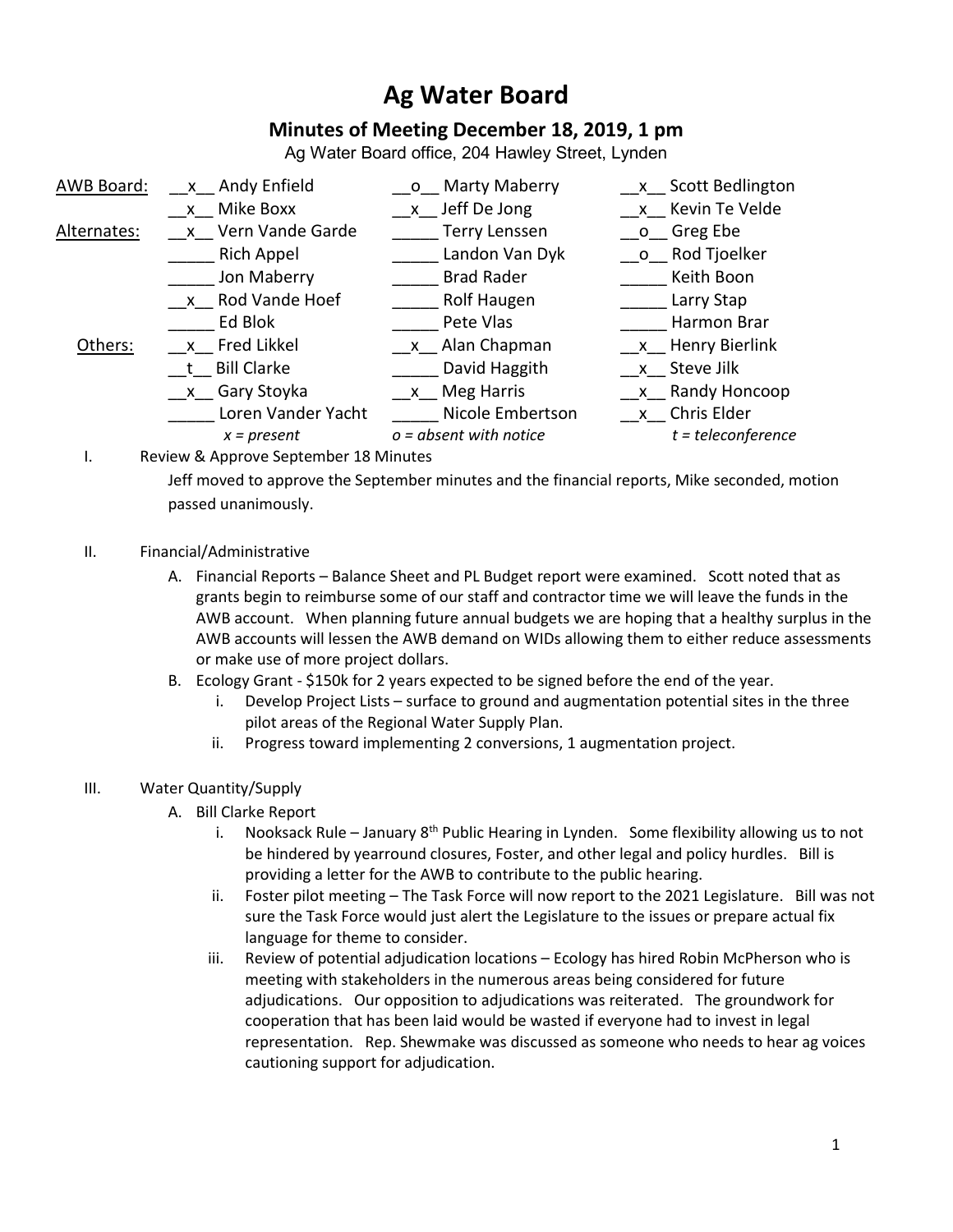- B. Regional Water Supply Planning/Drainage Based Management
	- i. Pilots identified South Fork Nooksack River, Bertrand-Schneider Creek, and Drayton Harbor – first meeting was held Monday. Fred and Henry felt that it was a slow start. Tribal participation was spotty, tension between more planning and prioritizing action items was clear.
	- ii. Data gathering: Identification of data and gaps, plan to fill data gaps, and data synthesis. The group identified issues within each pilot and then listed available data sources relevant to these issues.
	- iii. Water supply solutions: Identification of solutions, pilot projects, and implementation plan. This will hopefully begin in January after summaries of the issues and data sources are distributed. The goal is to have parties suggest tangible projects to address these issues by late January. These ideas will be circulated and expanded leading to potential applications for grants that would fund trying them.
	- iv. AWB agenda We advanced an idea that follows from the Lummi Settlement Negotiation offer in 2015. Our work group would identify where, when, and how much water is needed for fish in these drainages. We would put the numerous tools that have been developed to use to provide the needed water, PROVIDED, that ag gets it issues addressed as well. Water supply, quality, drainage, and flood management need to be provided so we have a clear path to a sustainable future here.
	- v. South Fork representation of the farmers in the South Fork valley remains a concern. Members of the Water Supply committee will meet with farmers in the valley in January to outline their options and get their feedback. Joining an existing WID seems to be the most efficient option.
- C. County water conservation projects
	- i. WCD voluntary agricultural water use efficiency program is just getting under way.
	- ii. RH2 to prepare a report regarding the possibility of setting up a water bank/exchange, or using Ecology's Trust Water Rights Program, to address agriculture's concerns about relinquishment of water rights that could result from implementing water efficiency measures. The report is about to be provided in early January.
- D. Streamflow Restoration Grant applications due in March funds for creating "net ecological benefit" – emphasis on streamflows – we intend to apply to complete more conversions and augmentation projects that are identified in the DBM discussions. The County is gathering potential applicants for these funds.
- E. Drought Response Plan adopted by the Bureau of Reclamation a grant opportunity for more funding of water banks, transfers, etc. Henry explained that we occasionally are criticized for chasing money. We don't go after grant dollars just to perpetuate current staffing but to take away hurdles delaying actions. We often find both laws and lack of funding as the excuses for inaction. Grants help address some of these concerns.

## IV. Water Quality/Drainage

A. Letters to farmers re high fall fecal counts – Fred noted the rains came early this year making the educational efforts by the WIDs, WCD, and County a bit late. Meg alerted the board to more resources to track water quality data. Signing up for the PIC (Pollution Identification and Correction) [newsletter](https://whatcomcounty.us19.list-manage.com/subscribe?u=134974ec82ab8309aaf34807d&id=b08bffcb07) is encouraged.